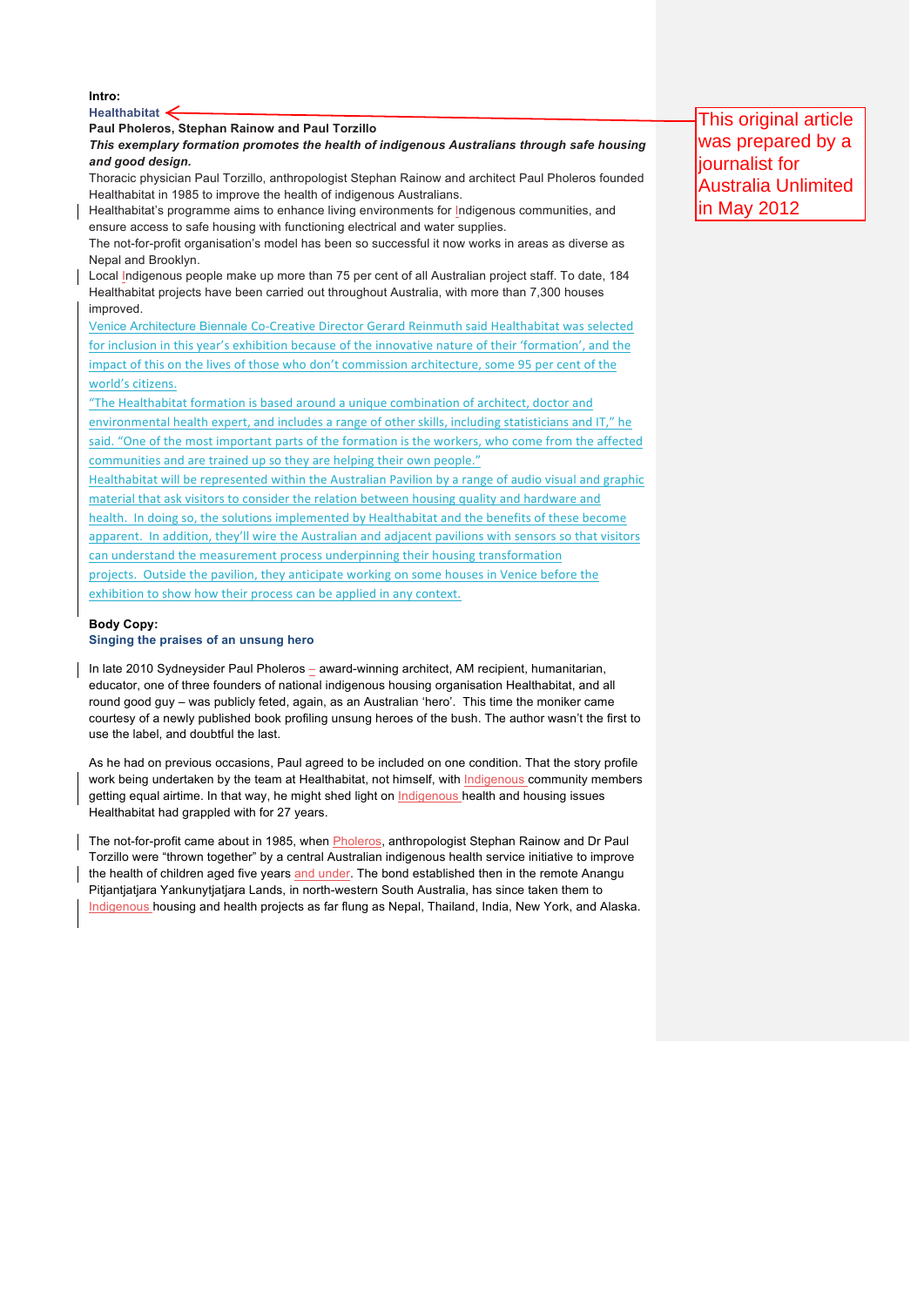Almost as diverse, is the trio's background and areas of expertise. Dr Torzillo AM is a medical doctor and thoracic physician, medical director of Healthabitat, a professor at the University of Sydney, and Medical Director of the Aboriginal-controlled Nganampa Health Council in north-west South Australia. Rainow trained as an anthropologist and then in the area of environmental health, and is

Healthabitat's community director – playing a key role in linking health principles and architectural work to the broader living environment and people living in each project community. Pholeros is an architect, with a private architectural practice separate to the team. His role within the group is to coordinate the range of environmental improvements to improve health. He is also a director of Emergency Architects Australia, Adjunct Professor of Architecture at the University of Sydney, and architectural and managing director of Healthabitat.

Paul says the directive for the trio's first meeting was direct: to stop people getting sick. Healthabitat's Housing for Health principles and methods - for which they've received numerous national and international awards – arose slowly from this "simple but profound one line brief".

Their Housing for Health program was developed specifically to improve the health of people, particularly young children, by ensuring they had access to safe and well functioning housing, and an improved living environment. It was based on safety and nine 'healthy living practices' – all revolving around functioning "health hardware" needed in a house to allow healthy living.

Paul describes health hardware as the obvious physical equipment needed to give people access to the "health giving" services of housing. "To wash a young child the health hardware needed may include a water supply, pumps, tanks, pipes, valves, taps, hot water system, tub and drainage pipes."

"In more than 7,000 homes improved since 1999, only 35 per cent had a working shower when our projects arrived."

Not surprisingly, he says the organisation doesn't employ "an approach to architecture", rather using the skills and methods of architecture to improve the health and well-being of people by improving their living environment.

When considering what materials to use for a project, they consider improved function, the reduced need for maintenance and the local environmental conditions – factors such as the mineral salts present in bore water across non-coastal Australia, which has a major impact on all plumbing fittings and fixtures. When considering design, they start with the health issue that needs to be improved, and then assemble a range of design skills and people to solve those particular problems from many directions – often simultaneously.

"For example, as washing children has the greatest impact on a number of infectious diseases, first we will assemble and train local Indigenous teams to test all the washing facilities in existing houses, learn how to fix some parts of the systems and how to report more complex faults. Licenced trades then complete more major repair work.

"What is learnt during the fixing will then become the design briefing material for: industrial designers to improve taps and shower roses; a physicist to improve the performance of hot water systems; architects to design a better show area that requires less maintenance and can be produced more cheaply; and, a builder to prefabricate a shower laundry and toilet units to improve quality and reduce the cost of construction in remote areas."

The organisation's approach and success has seen it win most recently the 2011 United Nations World Habitat Award from a field of 250 finalists. This came on top of the 2008 International Union of Architects award for the alleviation of poverty, and a slew of national awards. Government research suggests the real winners are Indigenous peoples in Australia and offshore who've worked with the team.

The edits below were made by Australia Unlimited and suggested as changes to the original article. HH was contacted about the changes and noted that the edits removed events relevant to the work.

#### User 11/5/12 9:54

**Deleted:** "Our work started in remote Australia working with mainly traditional Aboriginal people who were our bosses and work colleagues," Paul says. "We were shocked both at the poor developing world health conditions in a wealthy developed country, and the pervading myth that improvement in housing or health was not possible."

### stered User  $11/5/12$  9:56 AM

**Deleted:** Paul adds: "As a profession, architects can also dispel highly destructive myths that impact on the design of houses. Healthabitat has catalogued more than 190,000 items fixed in indigenous houses nationally since 1999 and found that less than nine per cent of all that work has involved any tenant misuse abuse or damage. The 'popular' perception of the reason indigenous houses fail is almost always due to the fault of the tenant. It is the 90+ per cent of faults caused by poor construction (21 per cent) and poor design and specification (70 per cent) that is within the domain of architects and the profession to improve